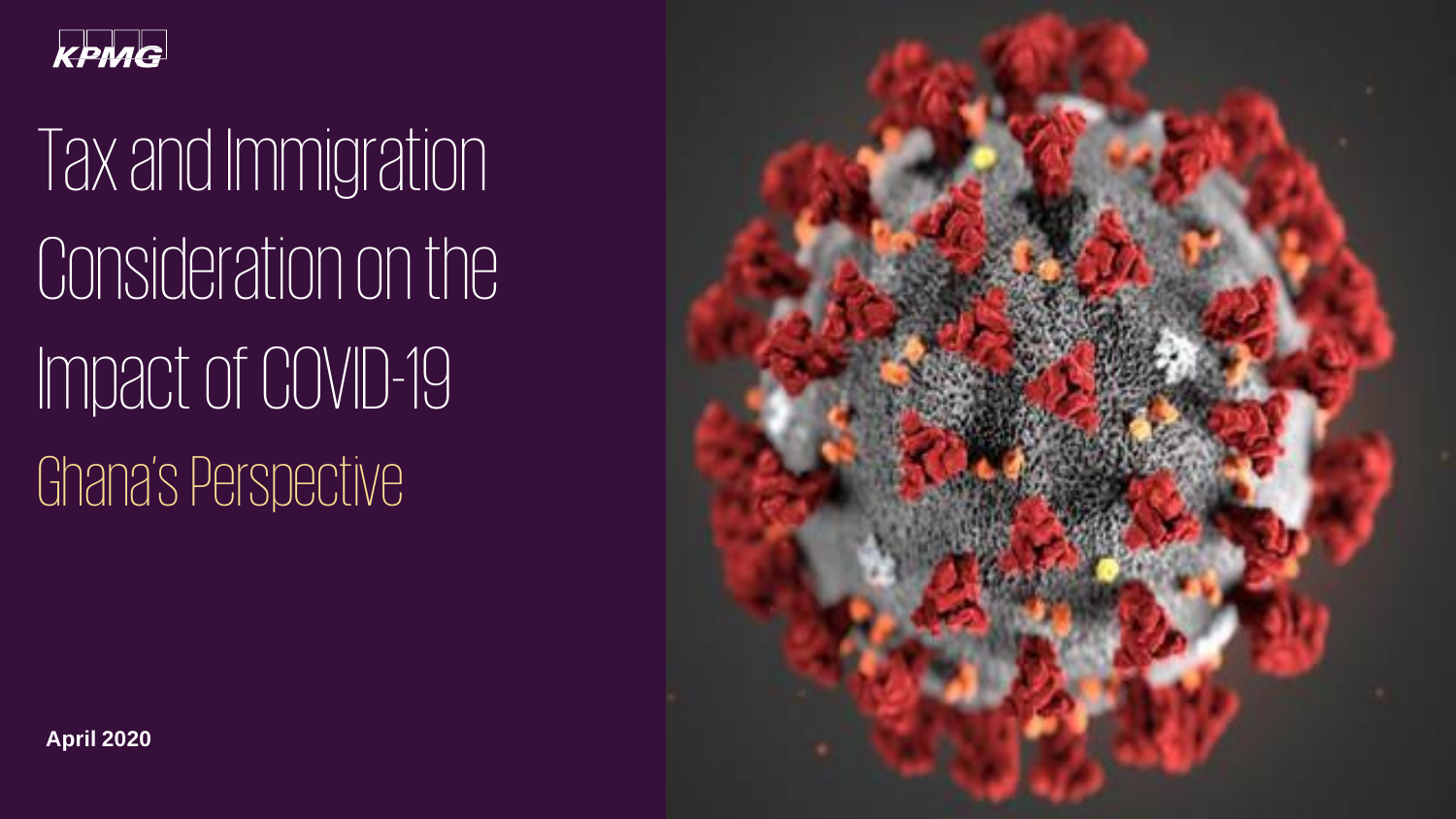

- This Document is strictly confidential. The Document contains confidential material proprietary to KPMG in Ghana. The materials, ideas, and concepts contained herein are not necessarily recommendations or specific advice for any user and anyone relying on this Document does so at his/her own risk.
- The data used in the analysis is assumed to be accurate from the various sources and valid as at 24 April 2020. The fluid nature of the pandemic means the situation may change anytime.
- KPMG is neither responsible for implementing the plans nor for the success of the user's decisions.

2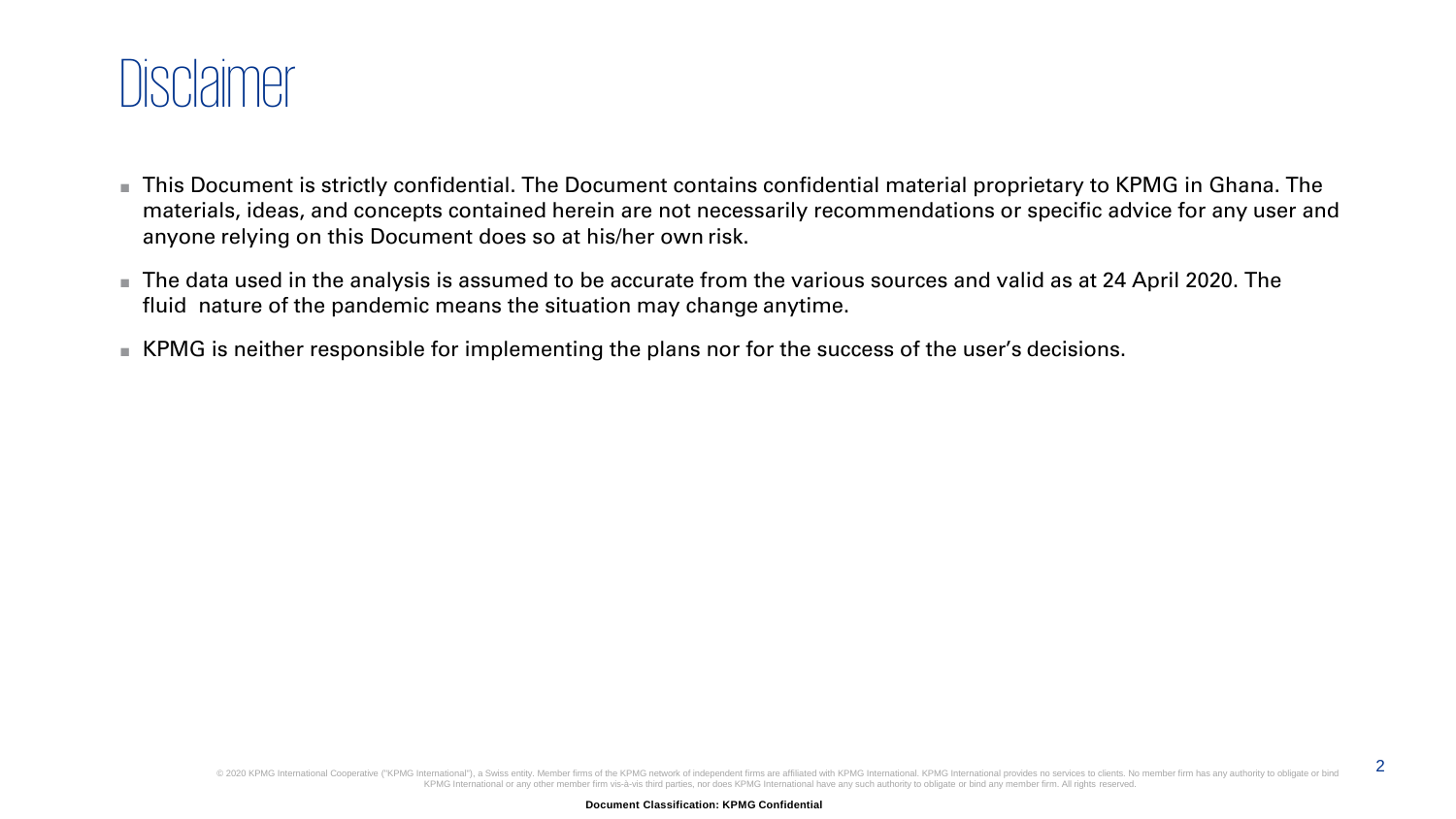

"We know how to bring the economy back to life.<br>What we do not know is how to bring people back to life"

- President Akufo-Addo

Outlook

### Executive summary

Measures taken by Government

Economic Implications

Tax Consideration

Immigration Consideration

Questions

**GO**@ NAkufoAddo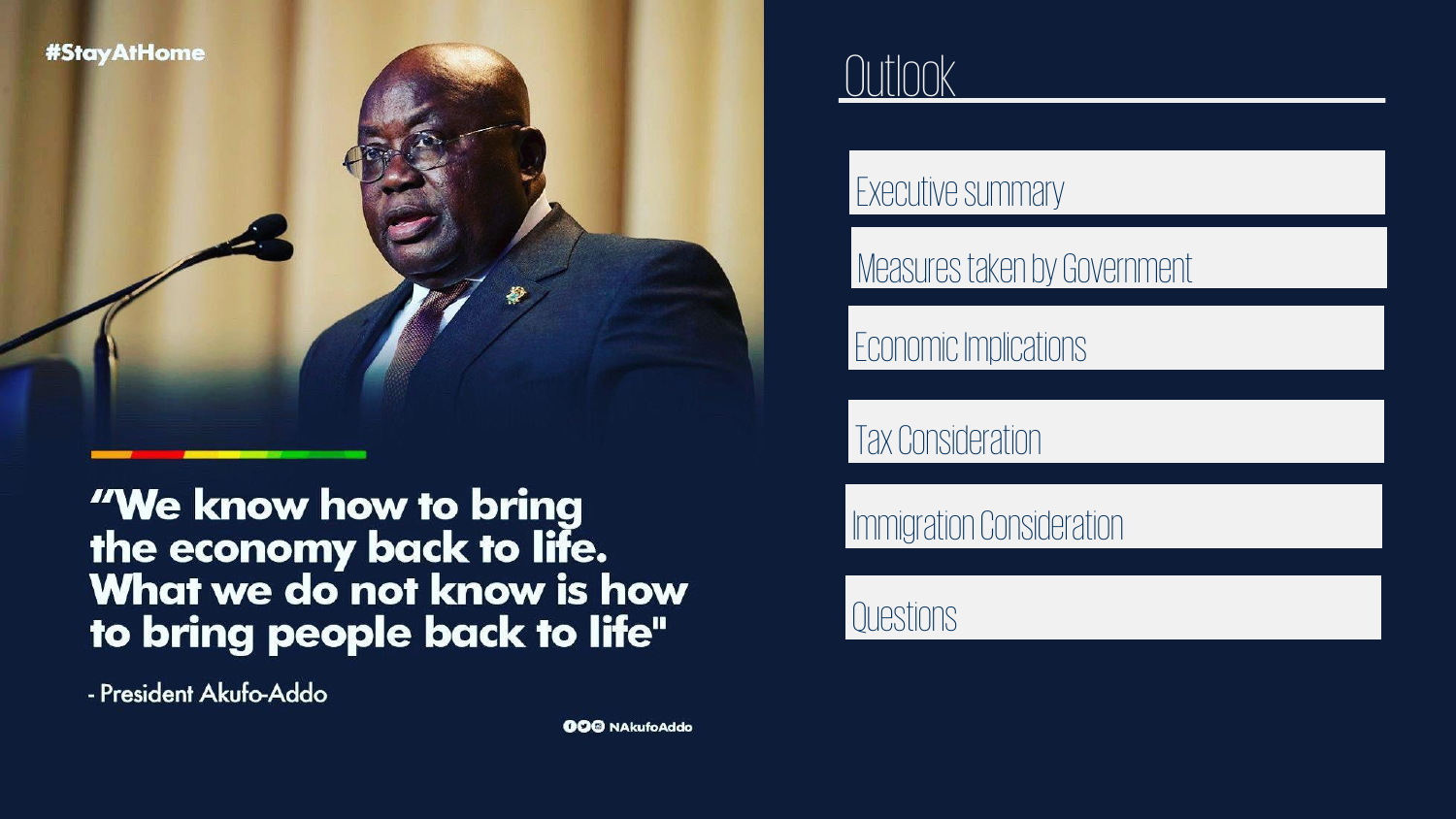## Executive Summary –Economic factors

### **GDP Growth**



- Real GDP growth projected to decline from 6.8% to 2.5% for the 2020 fiscal year
- **The partial lockdown** is projected to result in decline in economic growth by approximately 1.5%

### **Cost of Preparedness and Response Plan**

**GHȼ1.57 bn**

- **F** The cost of a COVID-19 preparedness plan is estimated to be USD100  $mn$  (GH $\epsilon$ 572 million)
- Additionally, an estimated GH¢1.0 billion will be required to fund a comprehensive Coronavirus Alleviation Programme (CAP)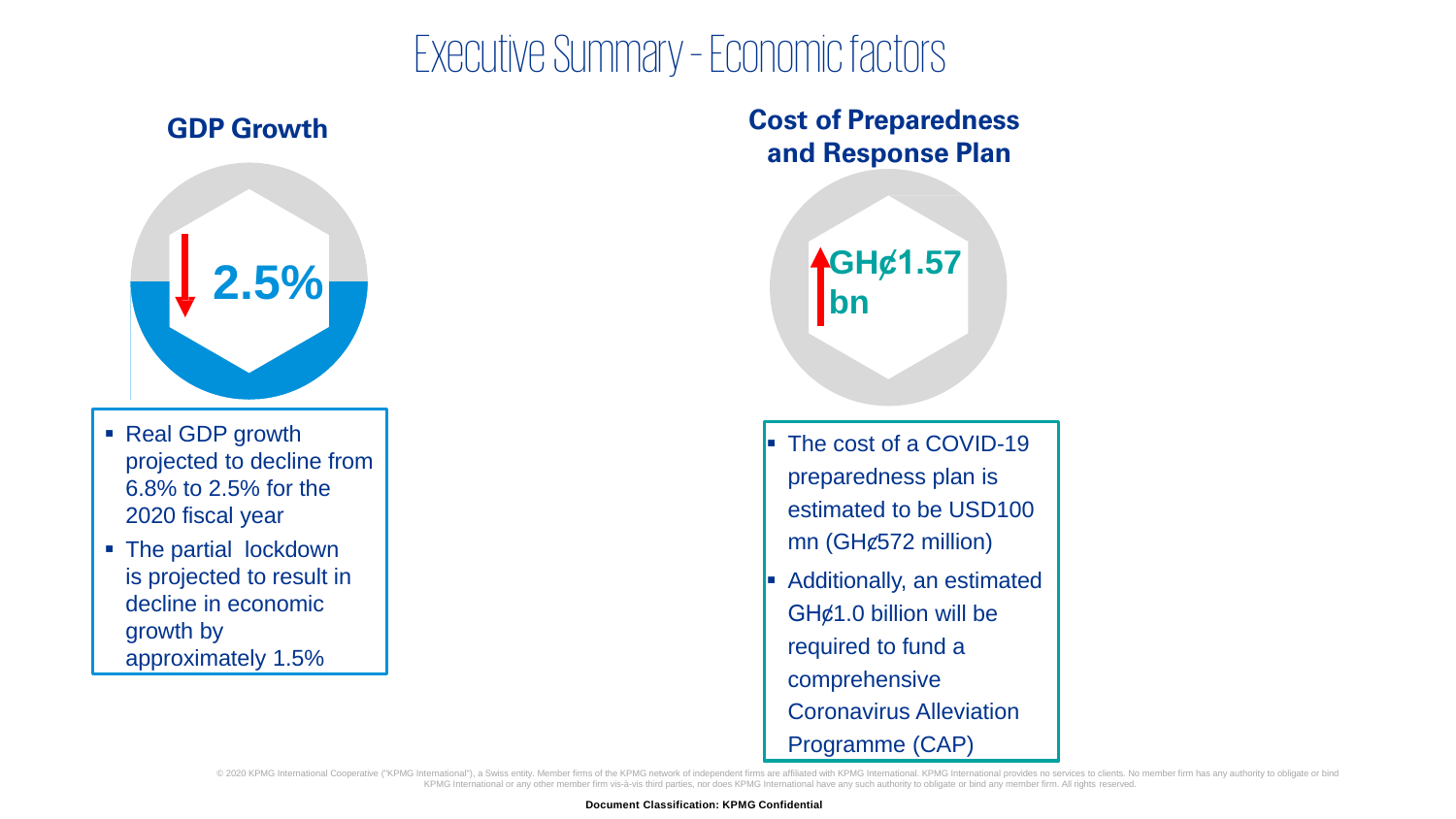## Executive Summary–Tax & Immigration

- A possible surge in non-allowable expenses for tax purposes such as provision for bad debts which may lead to an increase in corporate income tax.
- Taxpayers inability to file and pay tax by the statutory due dates.
- Non-residents converted to resident status by exceeding the 183 days threshold for personal income tax purposes as a result of the border closure
- Boarder closure affecting assignments start date and possible need for extension of business visas or permits.

### **Implication for the Taxpayer Preparedness and Response Plan**

- PAYE exemption for health workers on April, May and June 2020 emoluments.
- Extension of due dates for filling of annual tax returns from four (4) months to six (6) months after the end of the financial year.
- Provision of bank details and emails of the various tax offices to encourage online filing and payment of taxes.
- Remission of penalties on principal debts to taxpayers who redeem, their outstanding debts due the Ghana Revenue Authority up to 30 June 2020.
- Waiver of Value Added Tax (VAT) on donations of stock of equipment and goods for fighting the Covid-19 pandemic.
- Waiver of taxes on selected Third-Tier pension withdrawals.
- Permit the deduction of contributions and donations towards Covid-19 as allowable expense for corporate and personal income tax purposes

© 2020 KPMG International Cooperative ("KPMG International"), a Swiss entity. Member firms of the KPMG network of independent firms are affiliated with KPMG International. KPMG International provides no services to clients KPMG International or any other member firm vis-à-vis third parties, nor does KPMG International have any such authority to obligate or bind any member firm. All rights reserved.

#### **Document Classification: KPMG Confidential**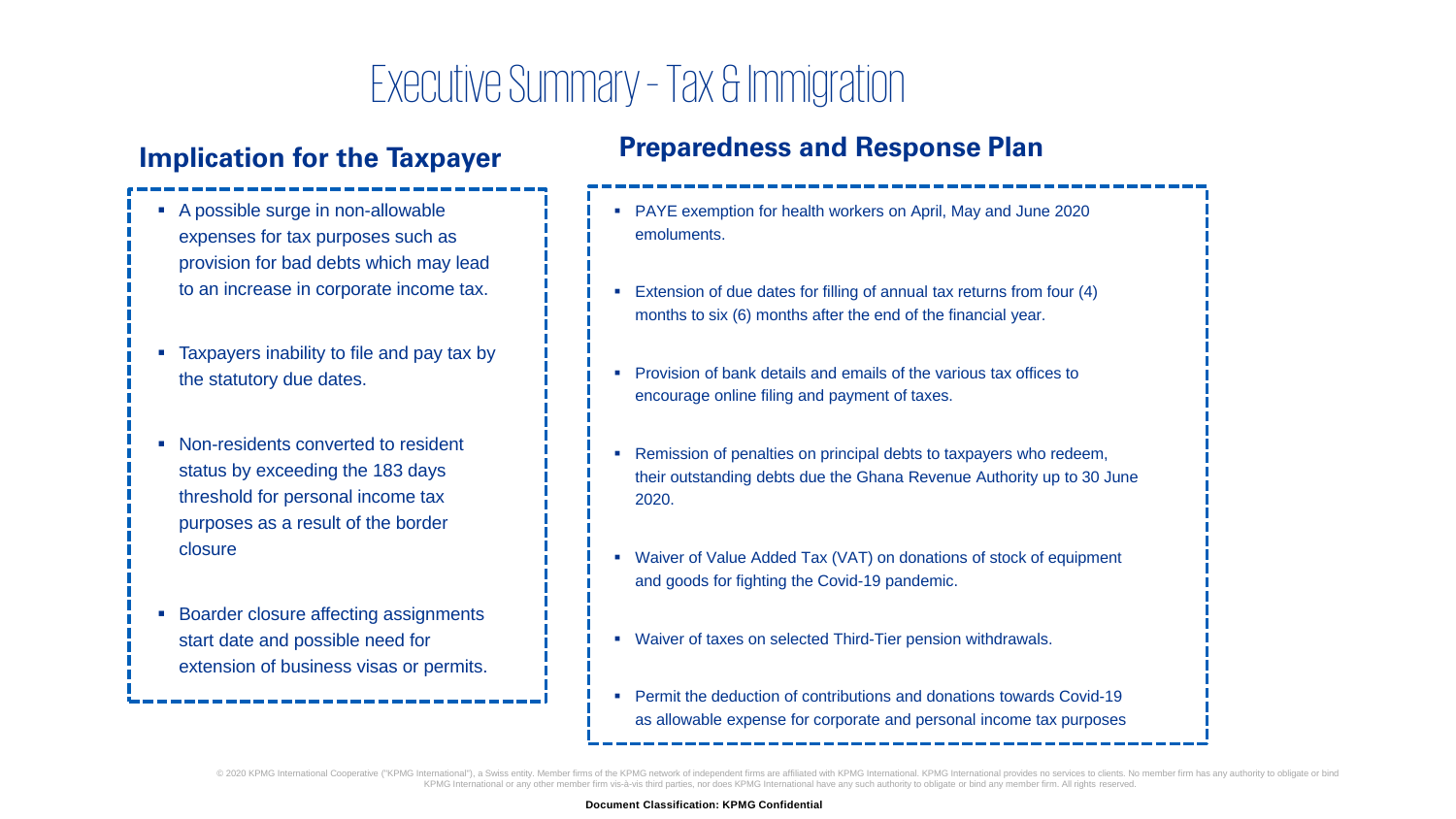

## Measures taken by the Government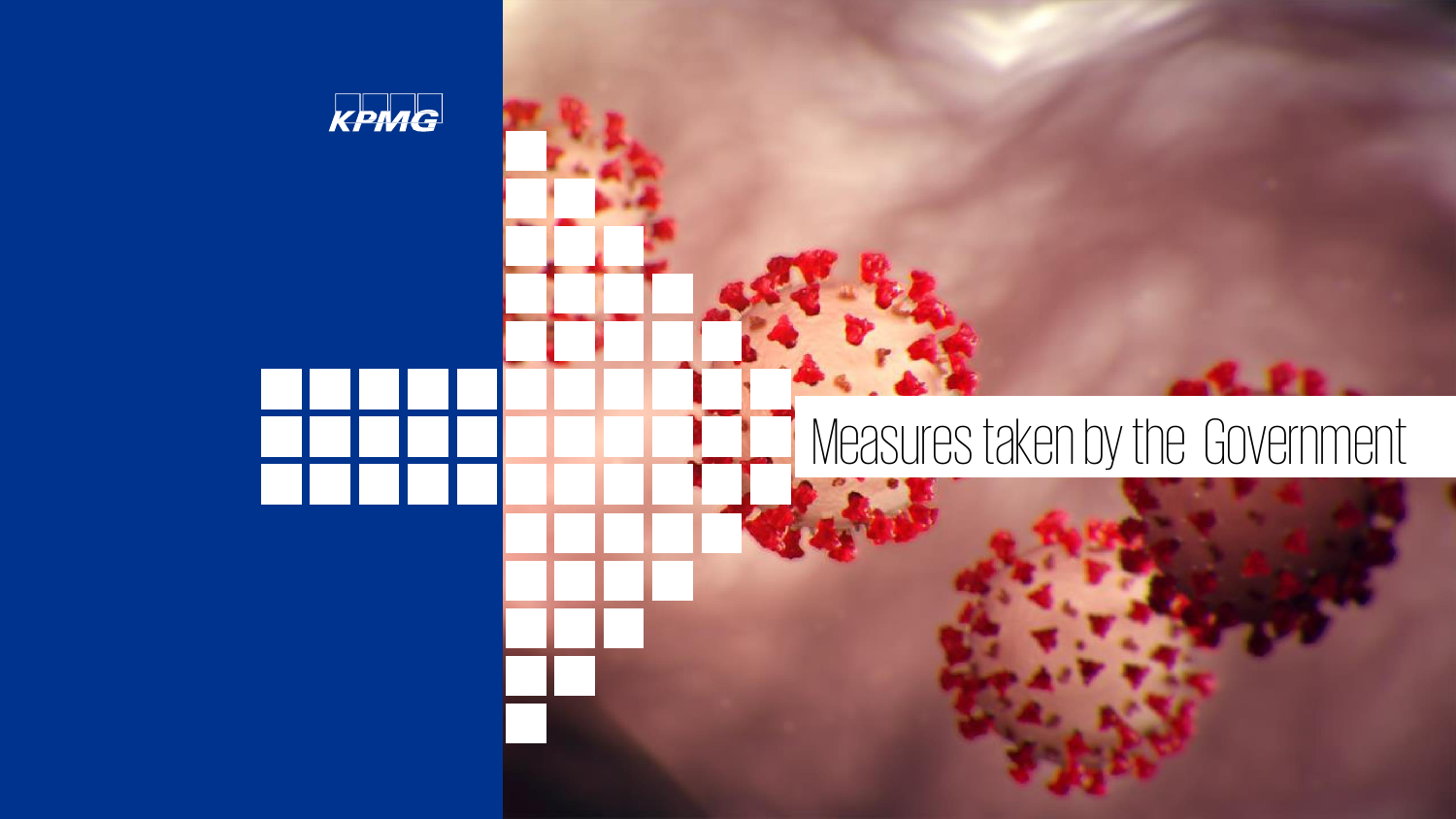### **Measures taken – Tax**



**Taxes will not be paid on the emoluments of health workers for April, May and June 2020.** 



**Extension of due dates for filling of annual tax returns from four (4) months to six (6) months after the end of the basis period.**



**Grant a remission of penalties on principal debts to taxpayers who redeem, their outstanding debts due the Ghana Revenue Authority up to 30 June 2020.** 



**Waiver of Value Added Tax (VAT) on donations of stock of equipment and goods for fighting the Covid-19 pandemic**



**Waiver of taxes on selected Third-Tier pension withdrawals** 



**Permit the deduction of contributions and donations towards Covid-19 as allowable expense for corporate and personal income tax purposes.**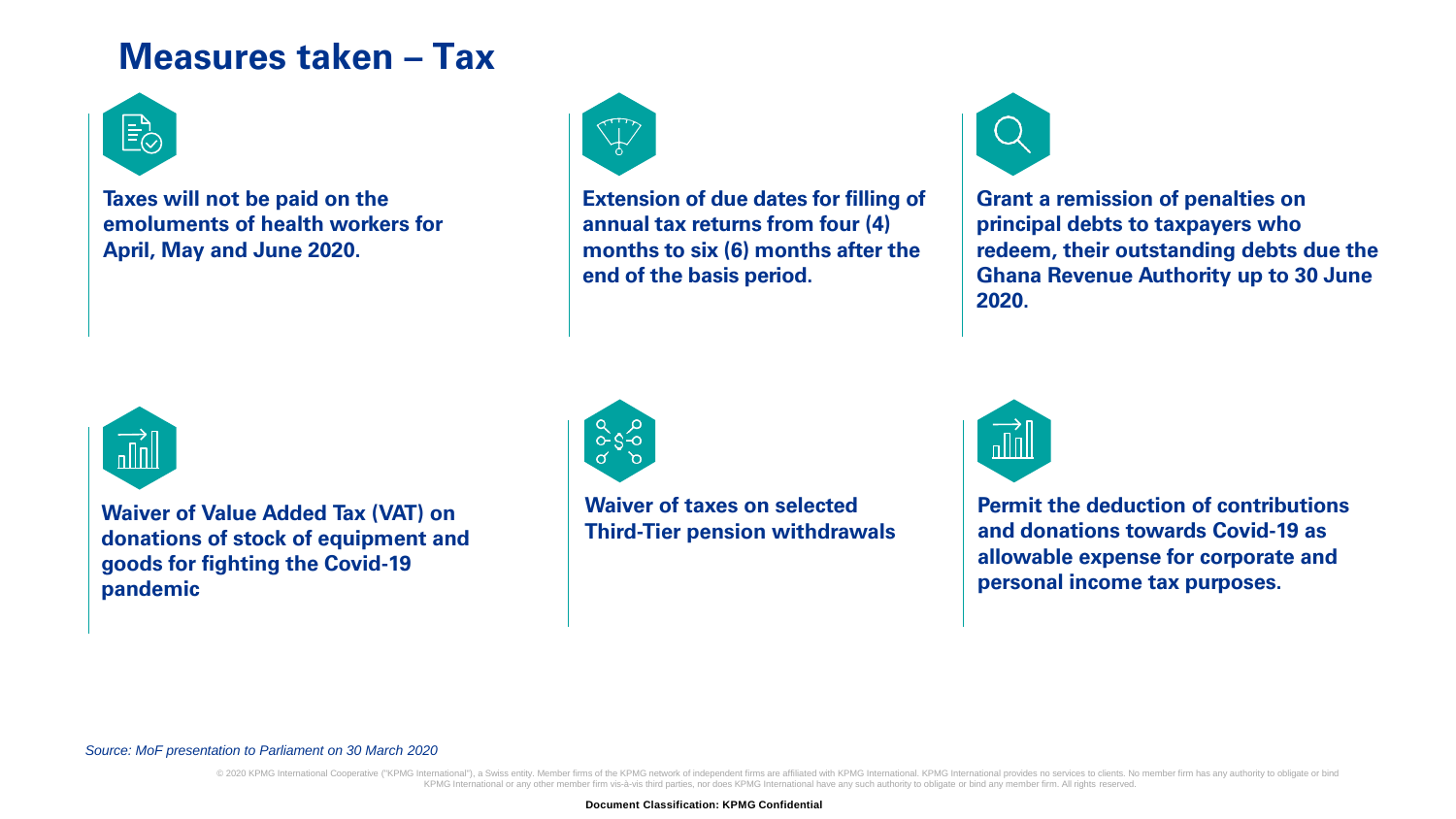### **Measures taken – Fiscal Policies (excluding tax)**



#### **Liquidity for Health Care Providers**

- The MoF paid GHg300 million to NHIA as part of measures to provide liquidity to Health Care providers and the pharmaceutical industry.
- Government arranged Life and Sickness Insurance for Health Care Professionals on the front line of the Health Care Pandemic.
- An insurance package, with an assured sum of three hundred and fifty thousand cedis (GH¢350,000) for each health personnel and allied professional at the forefront of the COVID-19 fight and for contact tracers, a daily allowance of one hundred and fifty cedis (GH¢150).



#### **Reduction in Data Cost**

• Engaging the Telcos to reduce the cost of data and telecommunication services to households and small businesses



**Collaboration with National Board for Small Scale Industries (NBSSI) to Provide Loans to Small Scale Industries** 

• Government will collaborate with the National Board for Small Scale Industries (NBSSI), Business & Trade Associations and selected Commercial and Rural Banks to roll out a soft loan scheme up to a total of six hundred million cedis (GH¢600 million), which will have a one-year moratorium and two-year repayment period for micro, small and medium scale businesses.

*Source: MoF presentation to Parliament on 30 March 2020*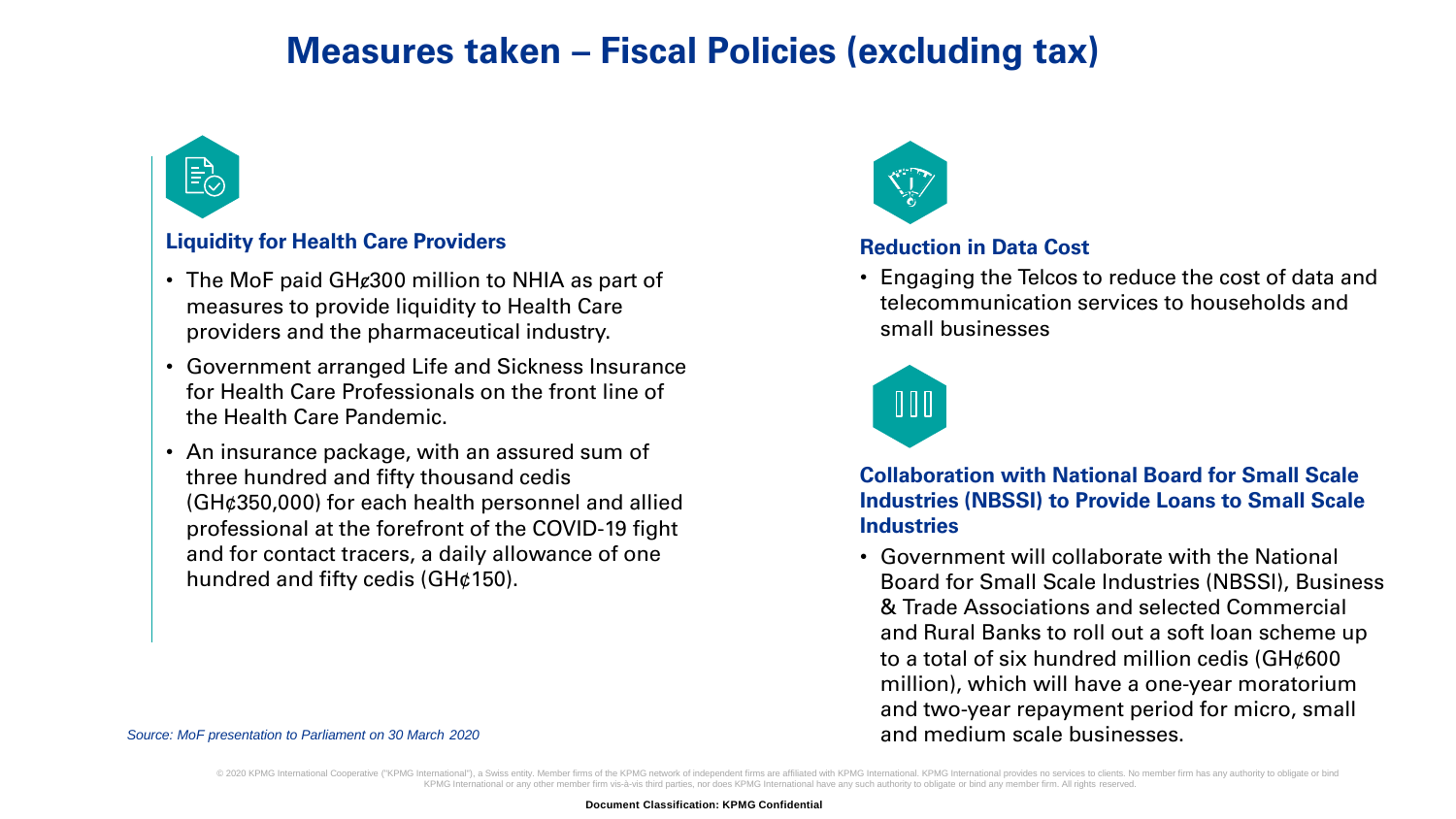### **Measures taken – Monetary Policies**



#### **Policy Rate and Reserves**

- The Bank of Ghana (BoG) has decreased the monetary policy rate by 150 basis points to14%.
- Reduction in the required reserve requirement from10% to 8%.



#### **Capital Conservation Buffer**

**Capital Conservation Buffer** (CCB) for banks of 3.0% is reduced to 1.5%



#### **Support to Mobile Money Users**

• All mobile money users can send up to GH $\textcircled{100}$  for free (excl. cash out). Daily limits of mobile money transactionsincreased.



#### **Interest Payment**

• Arrange with BOG to defer interest payments on nonmarketable instruments estimated at GHg1,222.8 million to 2022 and beyond.



#### **Government Borrowing from BoG**

• Amendment of the Bank of Ghana Act to allow for government borrowing from BOG up to 10% of previous year's tax revenue in theevent of tight domestic financing market conditions



#### **Commercial Banks Support**

- Commercial banks to;
	- $\circ$  provide syndication facility of GH $\epsilon$ 3 billionto
	- support industry especially in the pharmaceutical, hospitality, serviceand manufacturing sectors.
	- o grant six-month moratorium of principal repayments for selected businesses;
	- reduction of interest rates priced-off the Ghana Reference Rate (GRR) by 200basis points (2% per annum).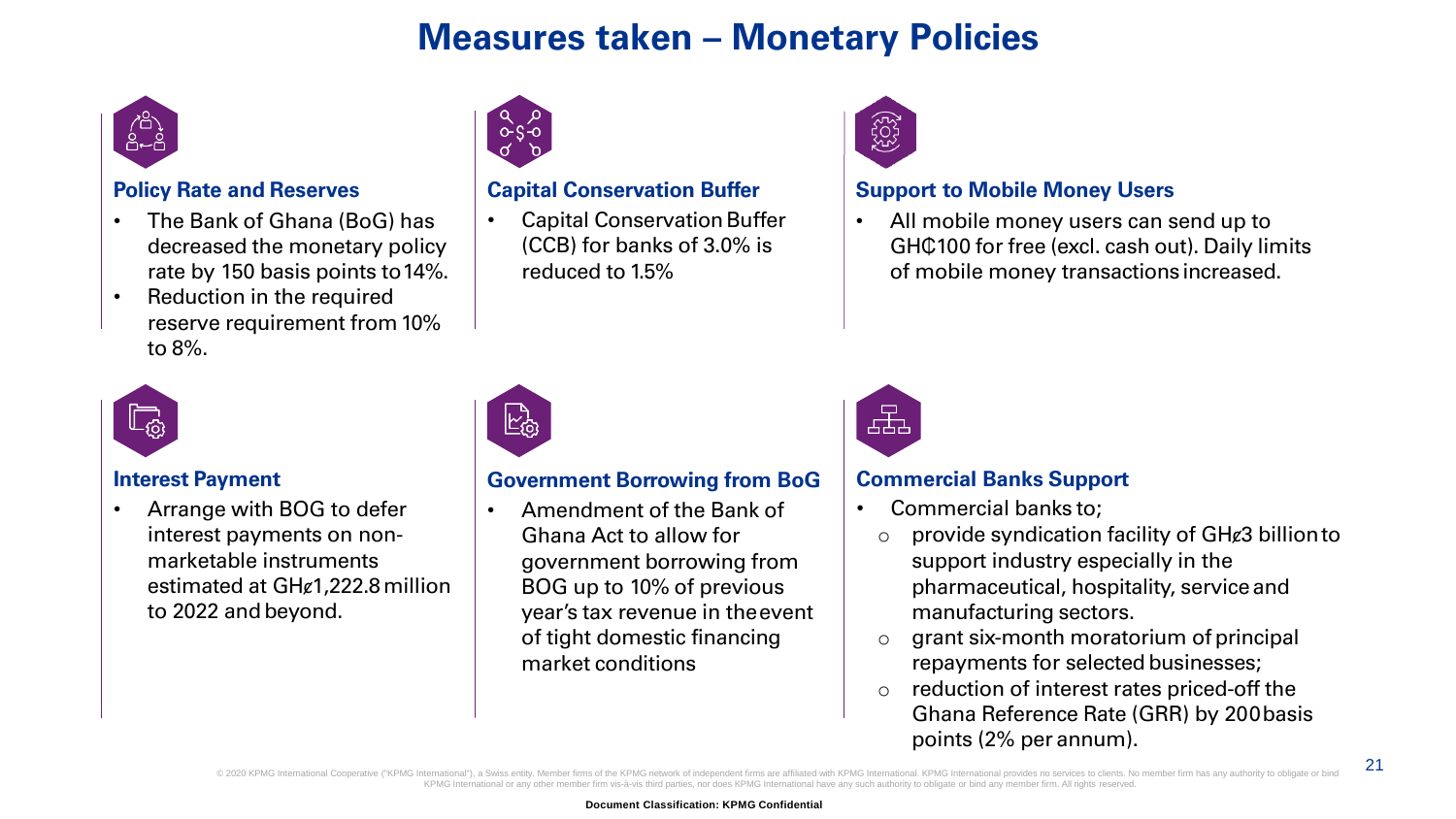### **Measures taken – Social interventions**



**An additional allowance of 50% on the basic salary (March, April, May and June 2020) of frontline health workers.** 



**Free 'Aayalolo' buses to convey health workers in Accra, Tema, Kumasi and Kasoa to and from work, along specific routes, for the entire duration of the restrictions.**



**Procurement of additional Personal Protective Equipment (PPE) for frontline health workers which will include the government engaging local manufacturing companies to assist with domestic production of PPEs.** 



**Government will absorb water bills of all Ghanaians for April, May and June 2020**



**Government will absorb electricity bills for all lowincome/lifeline consumers as well as 50% of all other consumers for April, May and June 2020**



**Recruitment of new nurses and midwives from accredited public and private training institutions to beef up health sector numbers** 

*Source: MoF presentation to Parliament on 30 March 2020*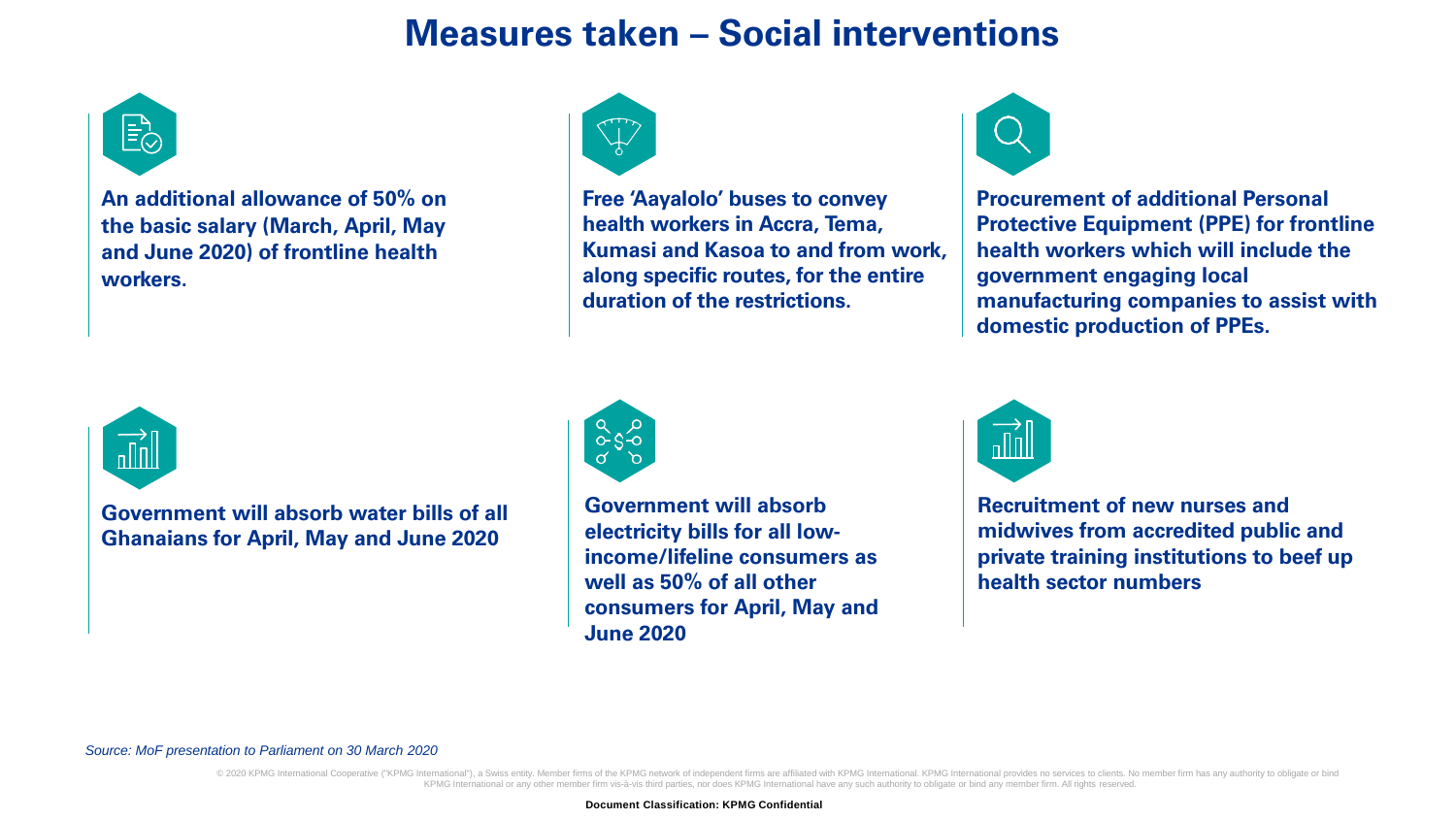

## Economic Implications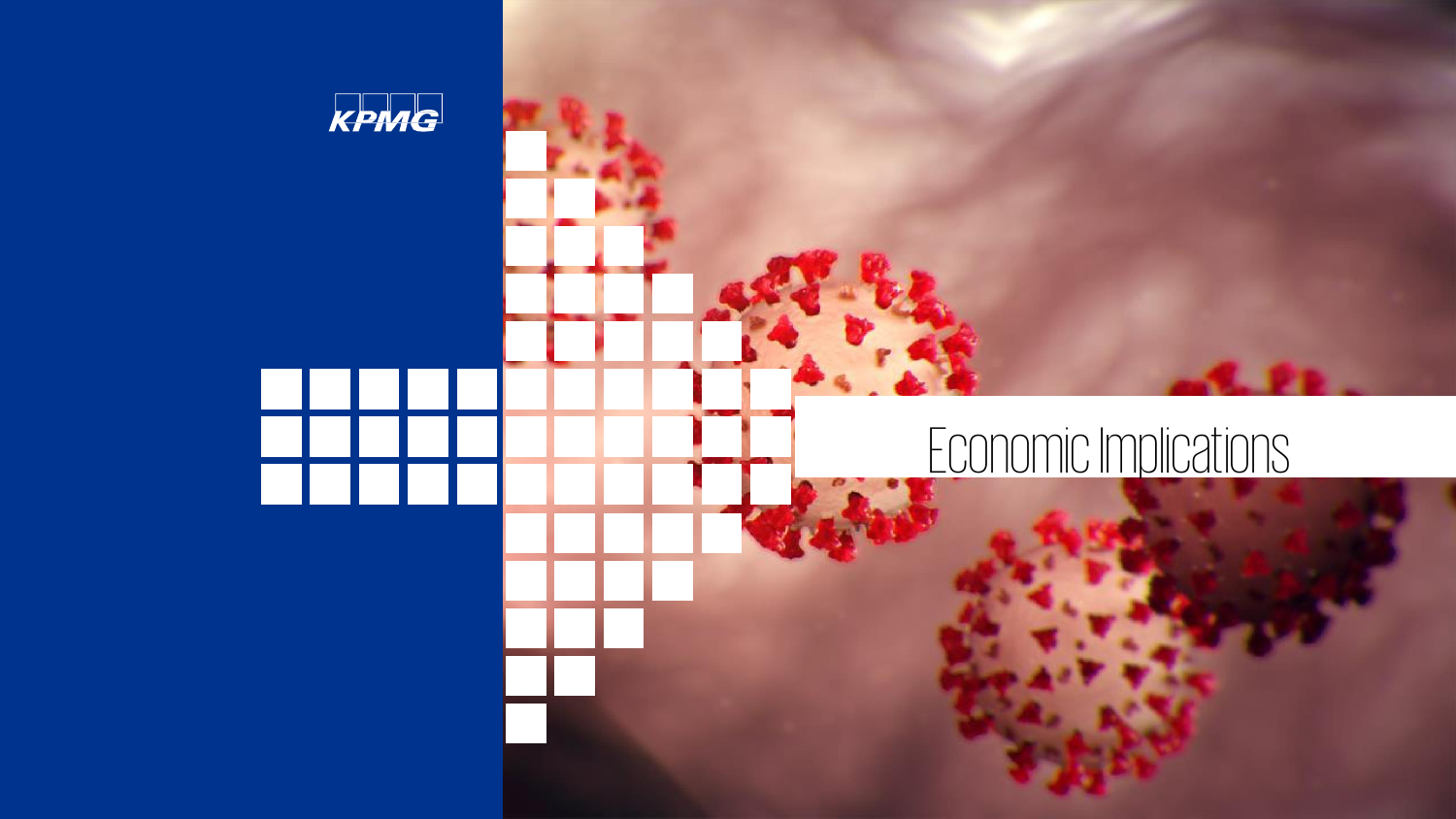## Implications on the Economy

#### **Hospitality industry**

- Occupancy rates of hotels are expected to decline from **70%** to **below 30%**
- Considering the global trends in the cancellation of flights, closure of borders and the need to maintain social distancing including the ban on social gatherings, revenues and cashflow of hotels, restaurants, bars, pubs and nightclubs will experience decline significantly

#### **Agriculture**

- The agricultural sector is also expected to experience adverse disruptions in the supply chain coupled with lower demand activities.
- Uncertainty, fear and panic could also negatively impact the planting decisions of farmers.
- If the pandemic intensifies, it could lead to **shortage in food supply and a general inflation** of food prices.

#### **Investment**

- In an attempt to curb the spread of the virus, travel restrictions and border shutdowns were imposed. An unintended consequence of the Government's directive is the inability of foreign investors to enter the country to transact business or even undertake feasibility studies
- This trend is expected to worsen as the level of uncertainty increases going forward.

#### **Health institutions**

- The Government is putting in measures to support the health institutions bypledging **US\$100 million** to the COVID-19 Preparedness and Response Plan.
- However, the Ministry of Health and the Ghana Health Service are of the view that the country's health facilities does not have the capacity to handle a full-fledged pandemic.

#### **Trade and industry**

- Trade volumes both domestic and international are reducing especially with China which constitutes the highest of Ghana's imports and the second highest of Ghana's exports
- The decline in international trade will result in a **reduction of expected import duties**

#### **Fiscal impact**

- The Government of Ghana anticipates that, the total shortfall in petroleum receipts, import duties, tax revenues and the cost of the preparedness plan and the Coronavirus Alleviation Programme will cost the economy about **GH₵ 9.5 billion**.
- The primary balance of the economy will worsen from a surplus of **GH₵ 2.8 billion** to a deficit position of **GH₵ 5.6 billion.**

*Source: MoF presentation to Parliament on 30 March 2020*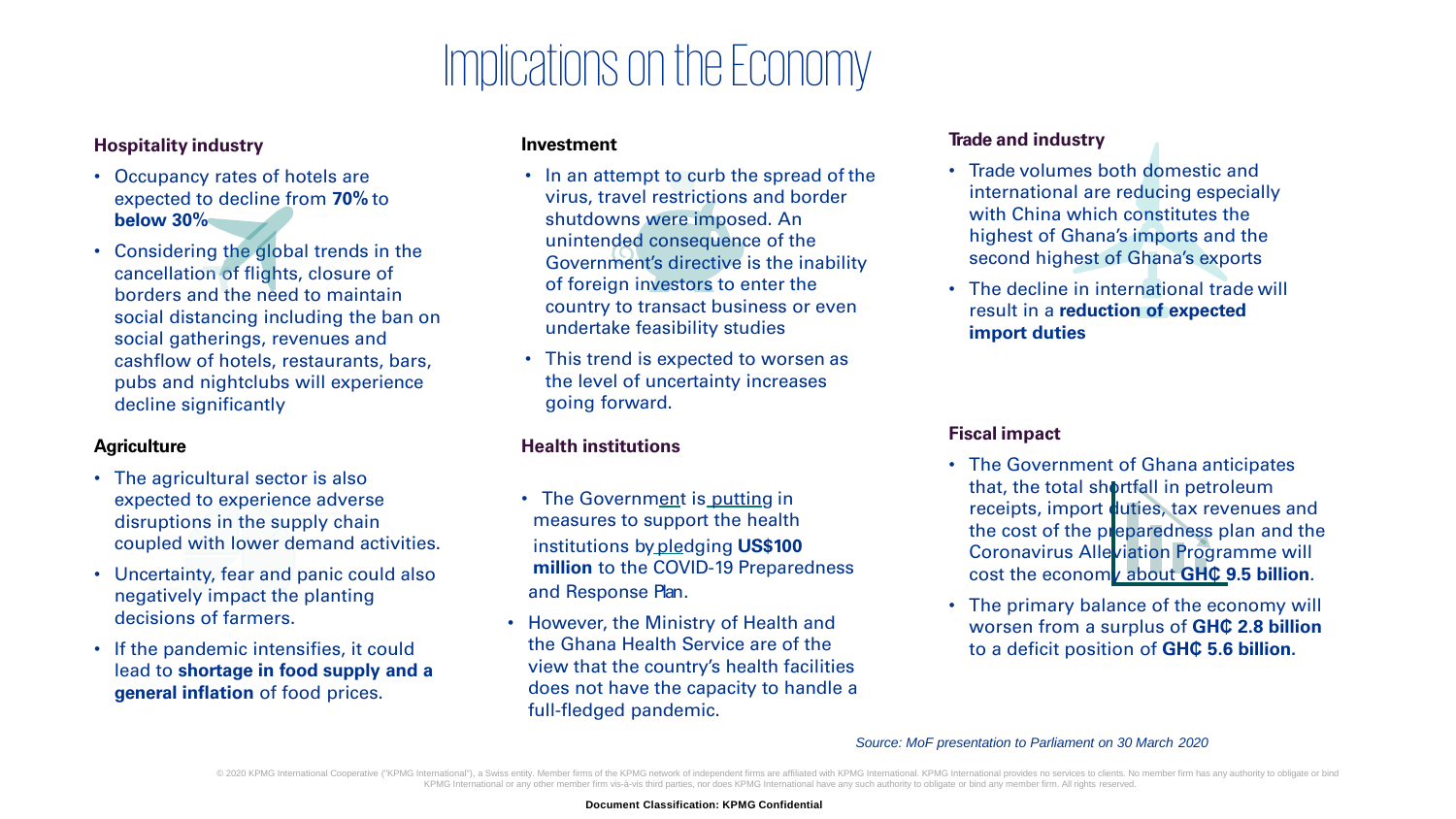## However, we anticipate some positive impacts from current situation

**… Enhance Local Production:** Opportunities are provided for import substitution, thereby, enhancing local production of goods and services.

**… Improve Agriculture Production and Export:** Opportunity to boost domestic production and consumption of some food commodities, such as rice, maize, cassava, yam and chicken and export of commodities for which the Ghana has comparative advantage in to trade within the West African Sub-region, among countries that have not closed their borders **Positive**  to cargo

> **… Reduced Prices for Petroleum Products:** Consumers of petroleum products across Ghana are, however, likely to benefit from the decline in international price of crude oil as the ex-pump price of petroleum is likely to reduce.

**… Improve Balance of Payment:** The increased demand for gold as a safe haven as a result of the virus outbreak will likely impact positively on the balance of payments and receipts from mineral royalties

**Impacts**

*Source: MoF presentation to Parliament on 30 March 2020*

© 2020 KPMG International Cooperative ("KPMG International"), a Swiss entity. Member firms of the KPMG network of independent firms are affiliated with KPMG International. KPMG International provides no services to clients KPMG International or any other member firm vis-à-vis third parties, nor does KPMG International have any such authority to obligate or bind any member firm. All rights

**Document Classification: KPMG Confidential**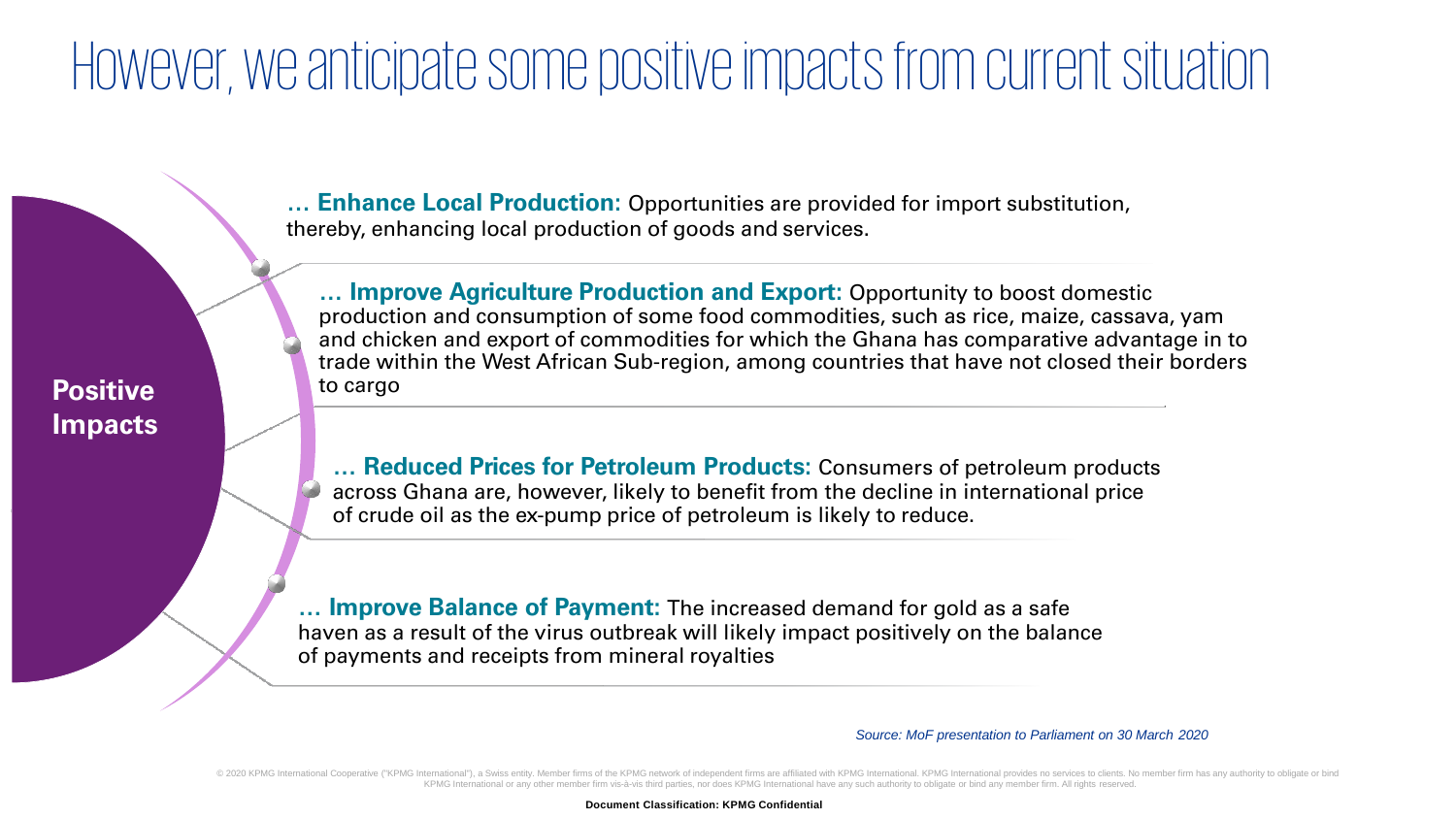## Possible implications at the macrolevel



#### **Revised Budget**

• The pandemic reverses some macroeconomic gains with fiscal deficit projected to widen to 6.6% of GDP. A new budget statement may required to address these gaps and reset targets.



#### **Economic Fundamentals**

**• Pressure on the cedi due to bond sell-off by** foreign investors and dwindling reserves. Servicing external debt could be expensive and borrowing cost will rise as evidenced by rising yields on Eurobonds



#### **Foreign Direct Investment (FDIs)**

**• FDIs will dwindle as investors set new** priorities. This will significantly affect medium term strategic goals including the funding of the sustainable development goals (SDGs)



#### **Services Sector**

- Continued border closure and restrictions of activities will impact trade and the tourism sub-sectors.
- Banking sector to be impacted due to potential default.
- Telecommunications sector to record positive trend due to rising demand for data.

#### **Industry Sector**

**EXIGNIFICANT Significant impact on industry sector.** Decline in oil prices to impact growth and continued restrictions to impact the manufacturing sector due to dampened demand.

#### **Agriculture Sector**

**EXECUTE Agriculture may not be heavily impacted as** it relies less on intermediate imports. However, uncertainty could lead to food shortages and panic buying which may induce food inflation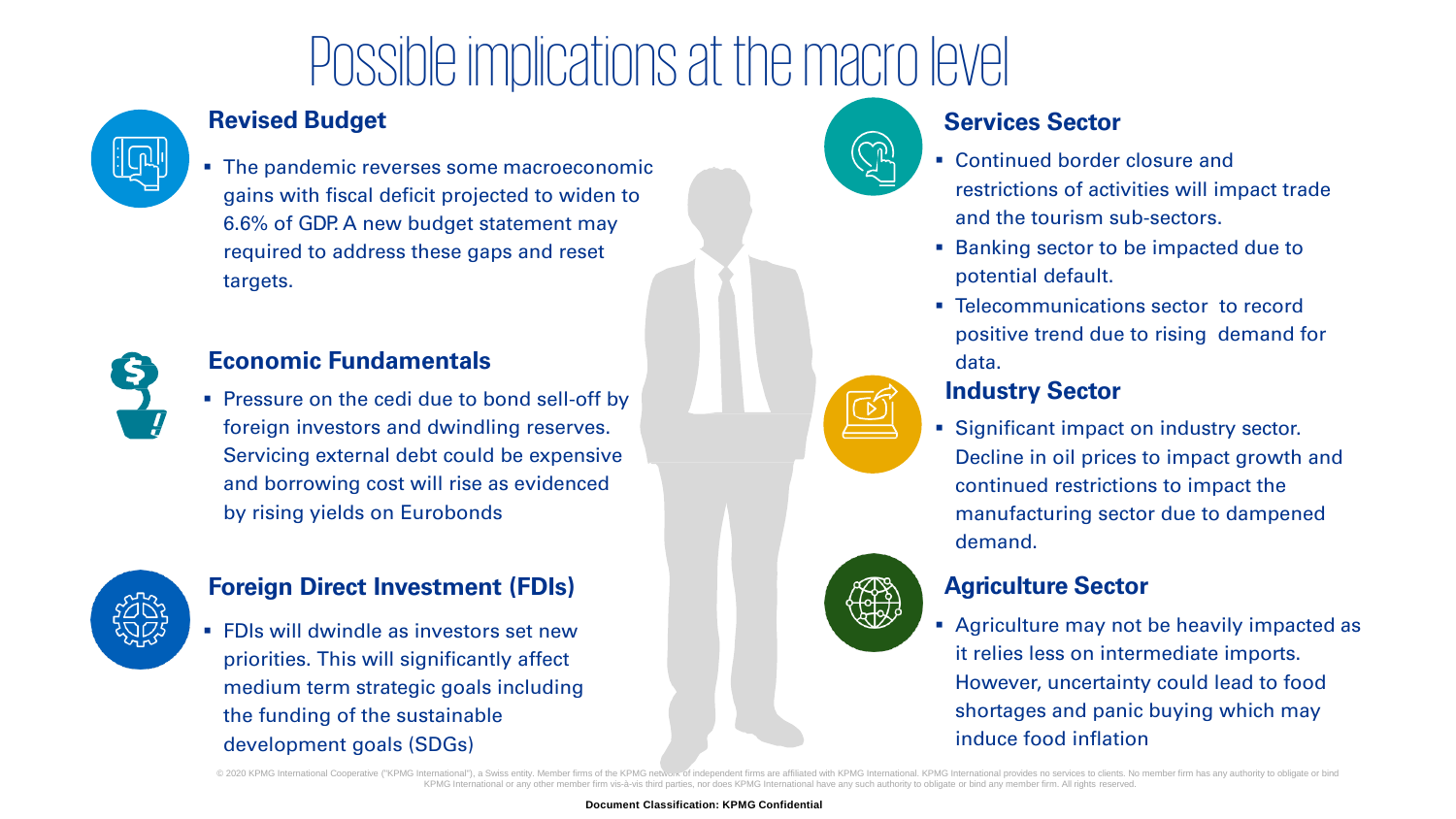## Possible implications at the micro level



### **Cash Flow Planning**

**Eirms are likely to experience cash flow** issues and impact ability to service debt. Businesses need to rationalise resources and restructure maturing debts



#### **Innovation**

**EXECTE:** Firms must drive innovation in business process to better prepare for similar uncertainties. Digitisaton of business processes to eliminate manual interventions



#### **Supply Chain Disruptions**

**.** With major supply sources and hubs like China shutting down, businesses will experience material shortages and the need to plan purchases to ensure efficient use of scarce resources.

### **Business Continuity Plan**

**Firms need to put in place business** continuity plan (BCP). This is to ensure business is not interrupted and a backup to fall on in case of emergency



**.** There is the likelihood of firms shedding redundant staff as business experiences decline. Firms need to prepare for such scenarios and rehire when there is improvement.



#### **3 Rs**

■ Businesses need to *retreat, review and re-strategise* for the headwinds ahead. Turnaround may be in a short to medium term depending on the degree of impact on the business.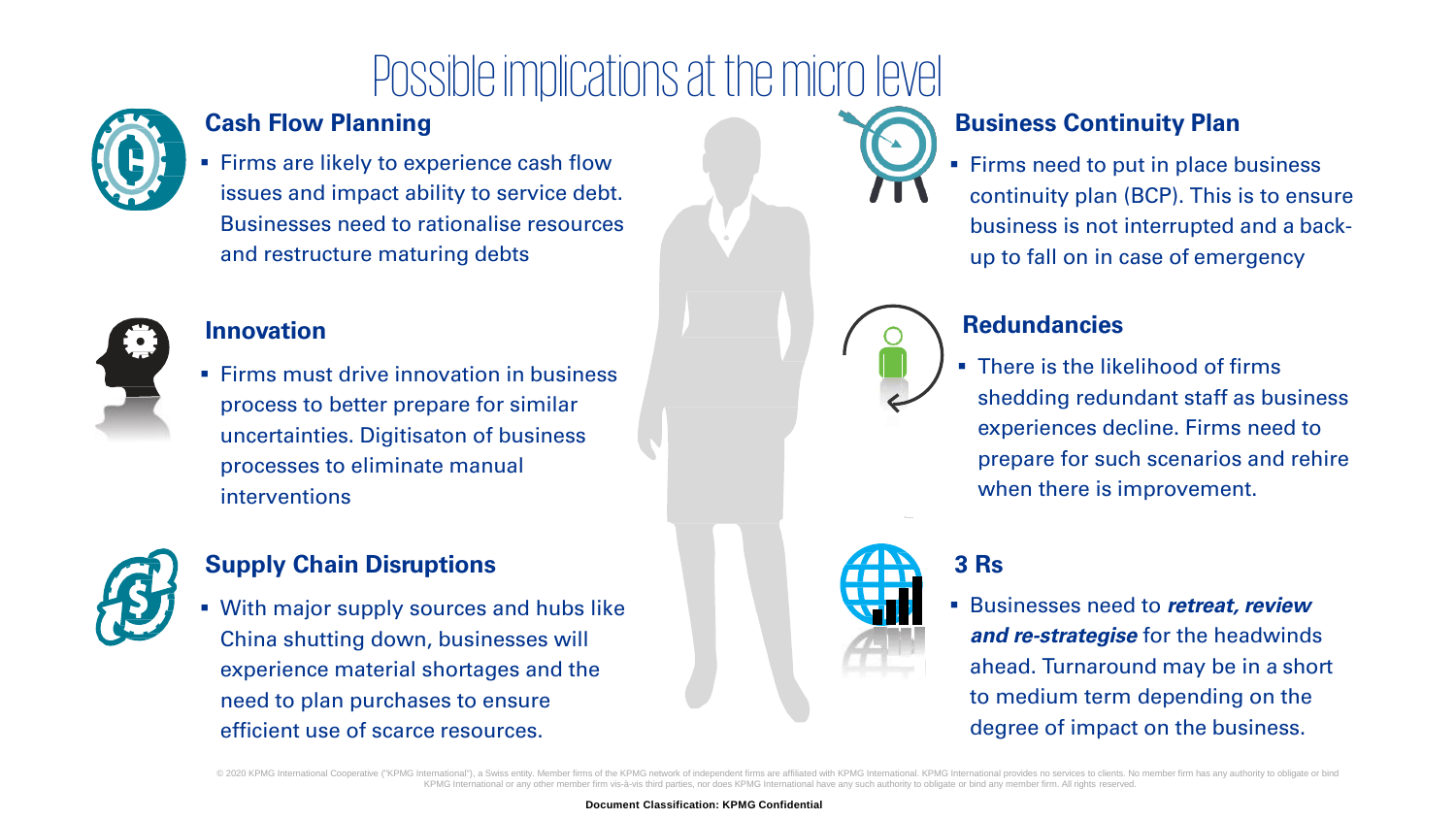

## Tax Consideration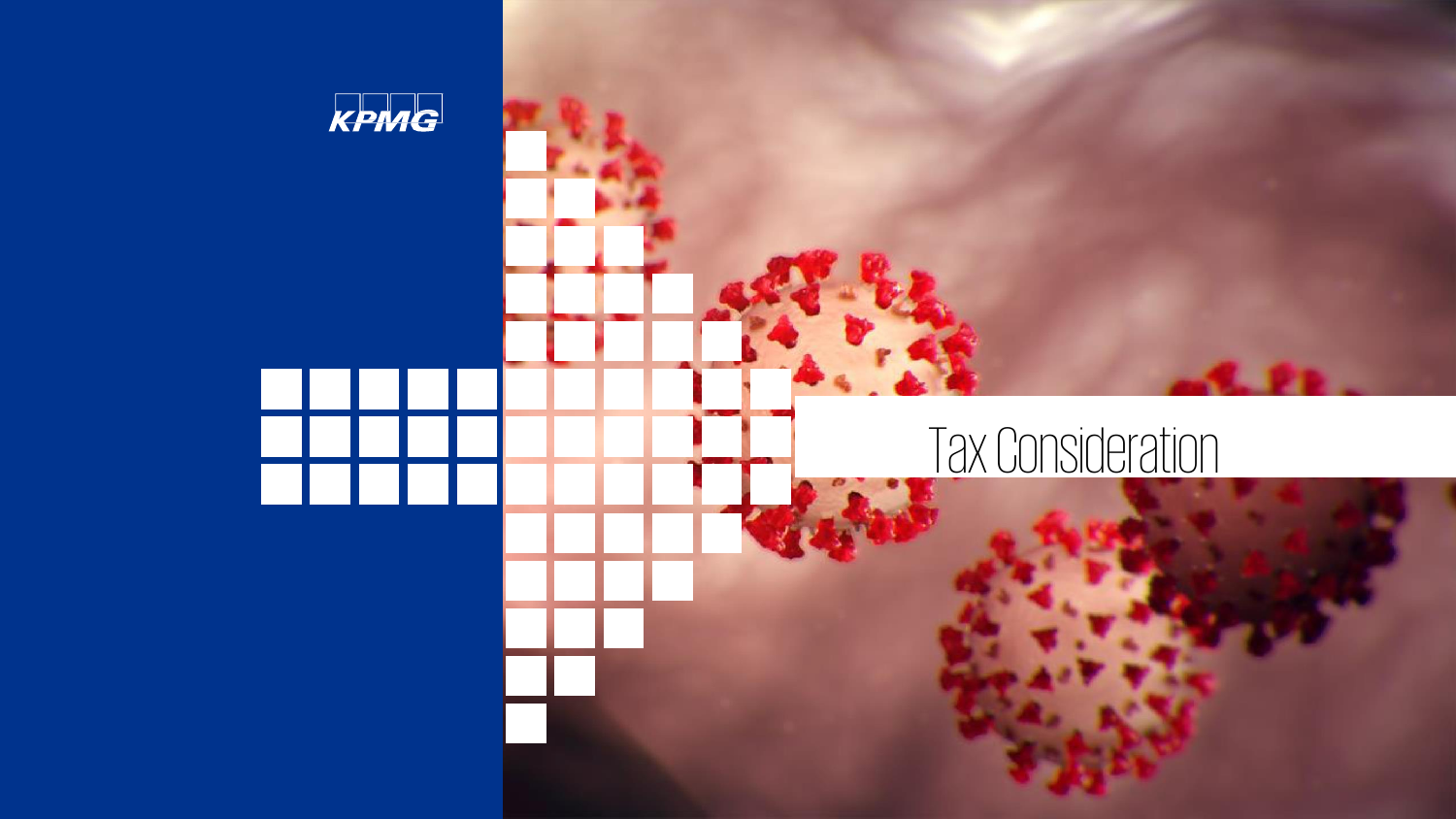#### **Corporate Income Tax**

There is a minimal corporate income tax consequence for financial end 31 December 2019. The reason being that, adverse adjustments such as increase in provisions including bad debts and impairments (which are treated as nonallowable expenses under our current Income Tax Act, 2015 (Act 896)) that may arise as a result of the pandemic may not be required.

#### **PersonalIncome Tax**

The Ghana tax system taxes individuals on residency basis. As such, a non-resident becomes resident for tax purposes if present in the country for an aggregate period of one hundred and eighty-three (183) days or more in any twelve-month period that commences or ends during the year of assessment. This law does not take into consideration a nonresident who has overstayed and thus attained residency status as a result of the pandemic.

Therefore, where there is no legislation that amends this provision, instead of the individual being subject to tax in Ghana at the non-resident rate of 25%, that individual will be subject to tax at the graduated tax rate with 30% being the highest marginal rate on annual taxable income exceeding GHS240,000.

#### **Filing of Tax Returns**

The Revenue Administration Act, 2016 (Act 915) provides for taxpayers to apply for extension of time to file and pay tax. The Commissioner-General may grant the approval if good cause is shown. It, therefore, suffices to say that, our tax laws have made provisions for taxpayers' inability to file on time in event of uncertainties. As a result, where it can be envisaged by taxpayers that they will be unable to file their tax returns by the due dates, an opportunity for extension could be sought for a maximum period of two (2) months.

Should the outbreak persist at the end of the two (2) months extension period, what avenues may be available?

In response to this, the Government through the Minister of Finance proposed to Parliament among other things a two (2) month automatic extension of time to for the filing of tax returns after the end of the financial year. As a result, where this is legislated, businesses will have additional two (2) months to complete their financial statements audits and related submission of tax returns.

Similarly, individuals will this year have the opportunity to file their personal income tax returns in June 2020 instead of the statutory deadline of 30 April 2020.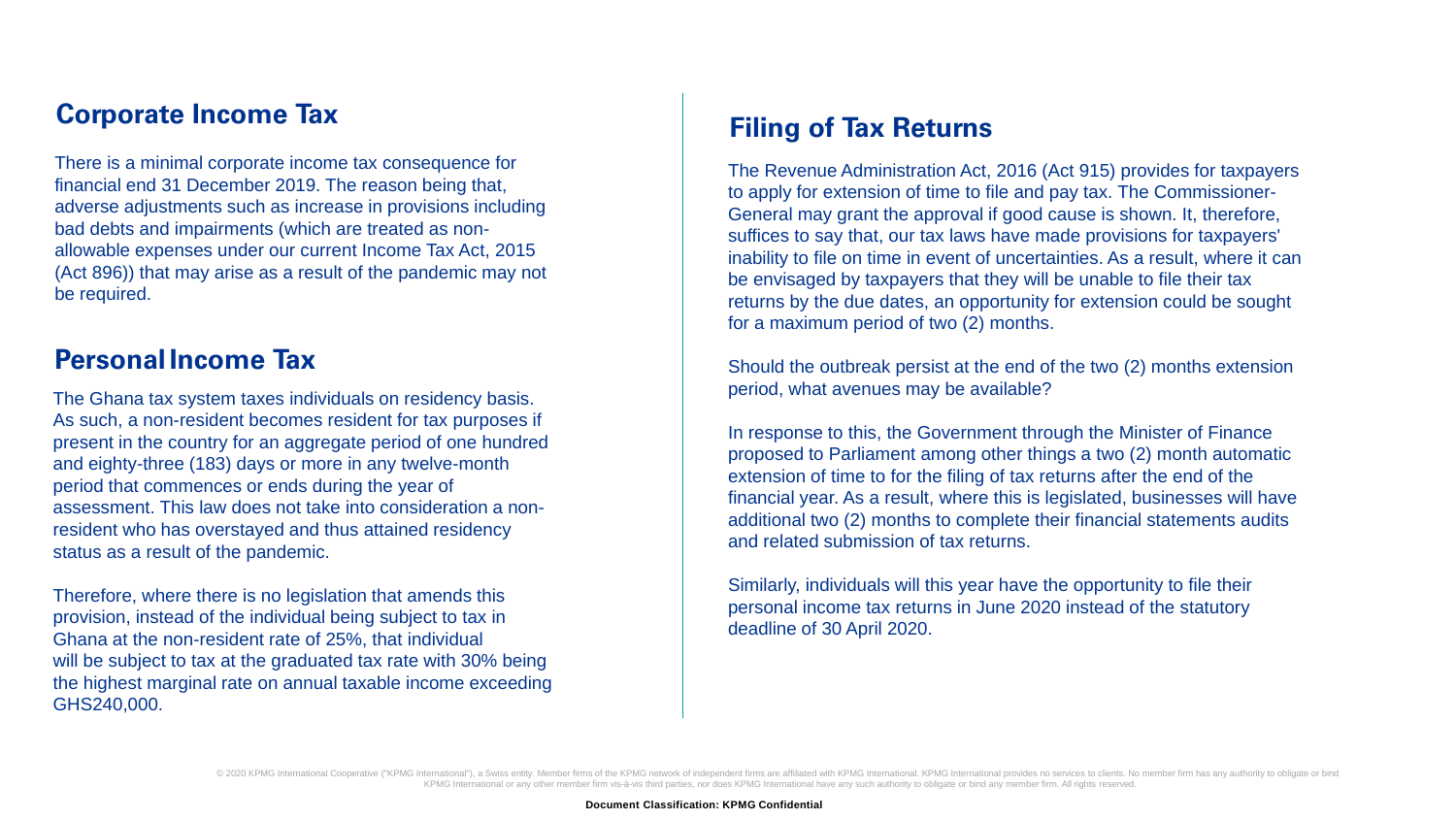#### **Payment of Tax**

Considering the impact Covid-19 has had on businesses, they may be unable to make their tax payments as they fall due. In this regard, they could apply for an extension of time for the payment of tax as provided in the Revenue Administration Act, 2016 (Act 915).

Act 915, provides that an extension for a maximum of twelve (12) could be granted where good cause is shown.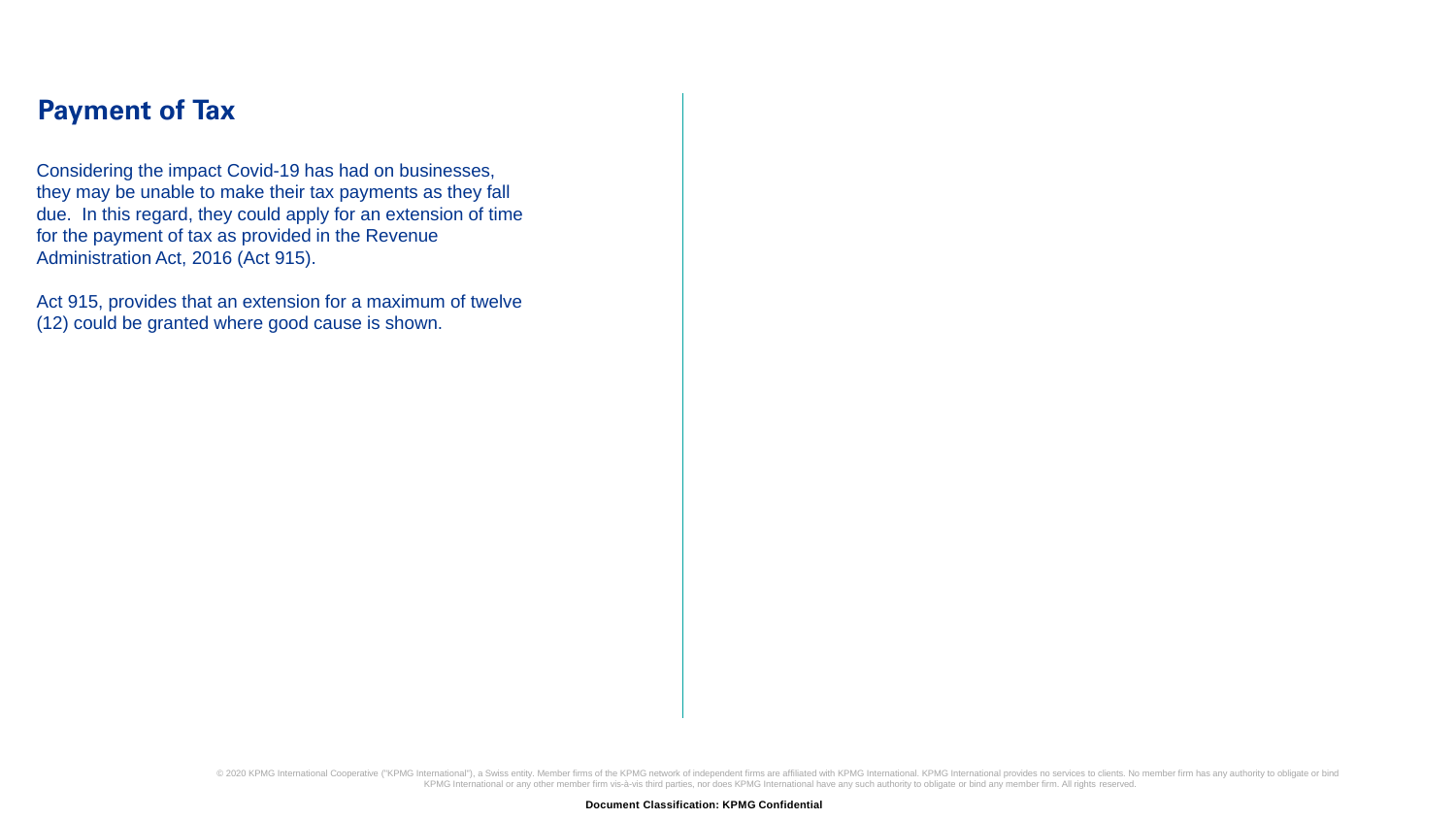

# Immigration Consideration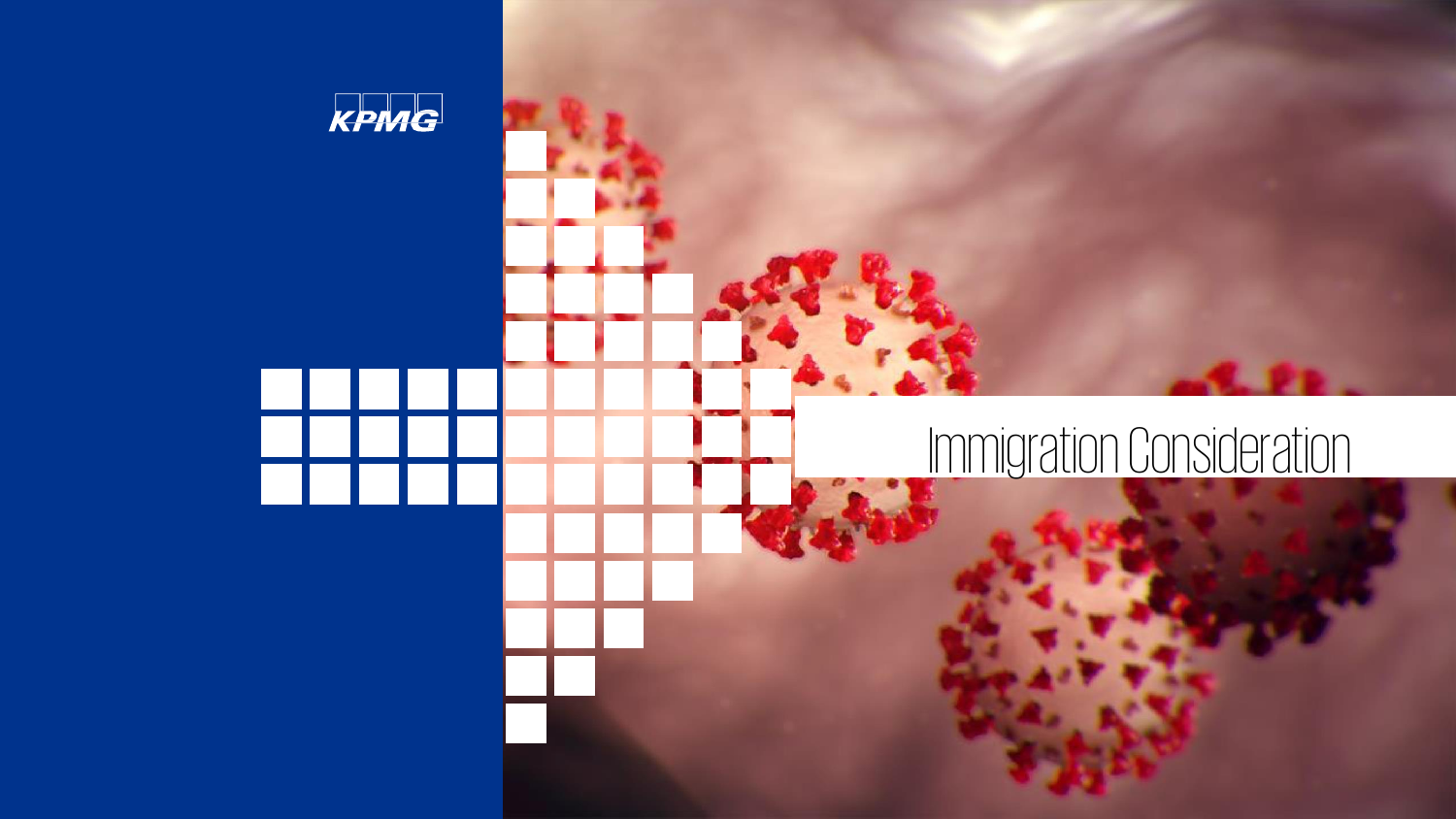### **Boarder Closure Social Restrictions**

Ghana, like many other countries, is limiting cross-border travel into the country with significant impact for the mobility of a company's international workforce.

The outright closure of boarder until further notice as announced will impact companies with expatriate populations in terms of existing and future assignments inbound to Ghana or outbound from Ghana.

Employees and their families who may have received offers for an international assignment to Ghana may need to postpone the commencement of their assignments. This could cause some anxiety, stress, and inconvenience, especially where plans for relocation are already underway (or where they are already in Ghana on temporary visas).

The changes wrought in travel and daily life in light of recent government measures, may mean delays, more administration, and a considerable amount of inconvenience for some companies, their affected employees, and the Ghanaian population, generally speaking, though it is in the interest of protecting public health and safety.

- ❑ **Public gathering:** All public gatherings such as workshops, conferences, funerals, festivals, and religious activities, have been suspended until further notice. Private burials can be held with a maximum of 25 people while observing the social distance of one-meter.
- ❑ **Educational Sector:** All universities, senior high schools, and basic schools (both private and public) have been authorised to shut down.
- ❑ **Public Establishments:** All establishments, such us supermarkets, restaurants, and hotels are to observe enhanced hygiene procedures by providing running water and soap for washing of hands and hand sanitizers.
- ❑ **Transport Sector**: The Ministry of Transport is to collaborate with all public transport services to observe enhanced hygiene procedures by providing running water and soap for washing of hands and hand sanitizers.
- ❑ **Businesses and Workplaces:** All businesses and other workplaces can continue to operate but should observe the prescribed social distance of 1-meter and other hygiene conditions.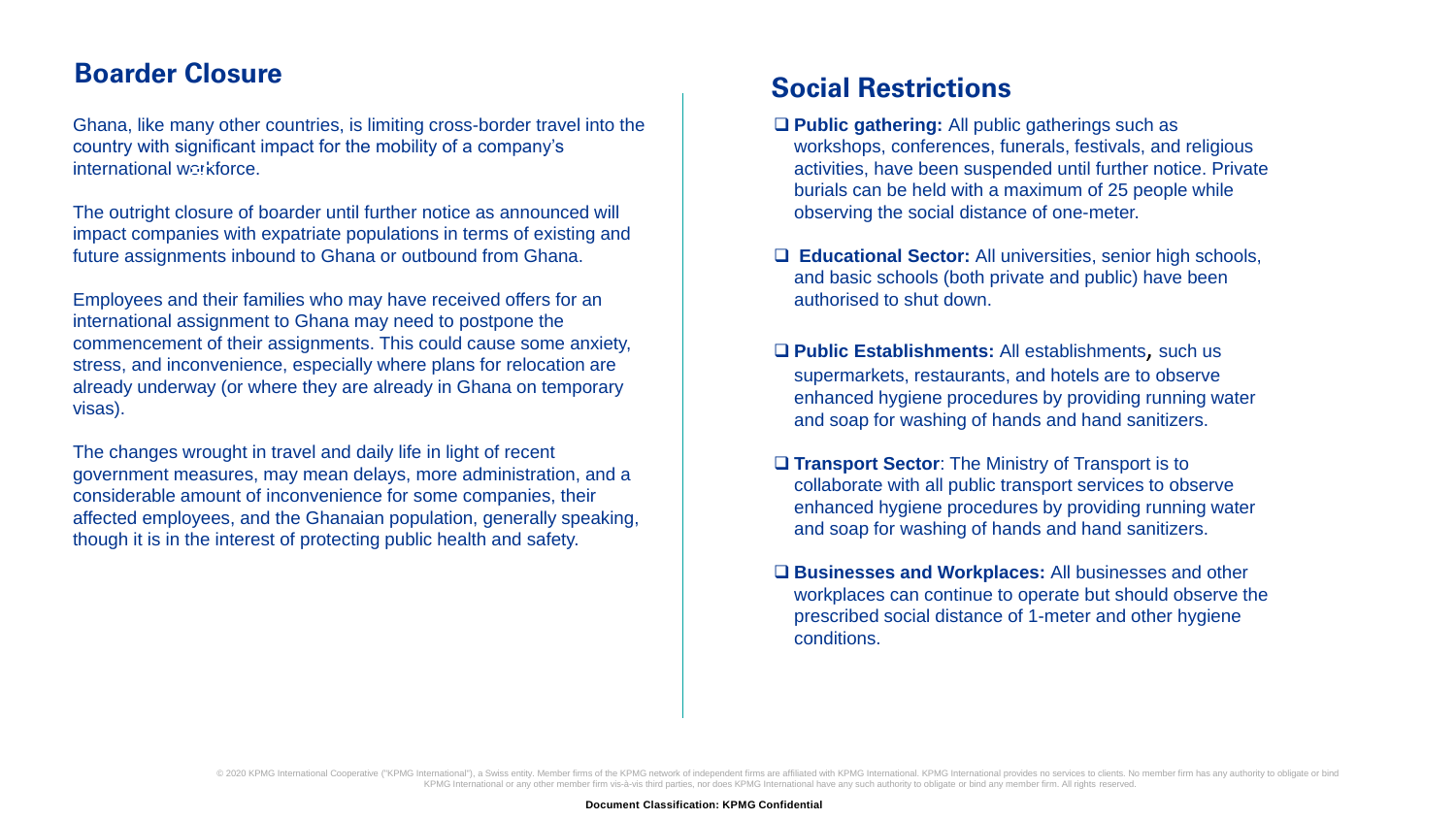